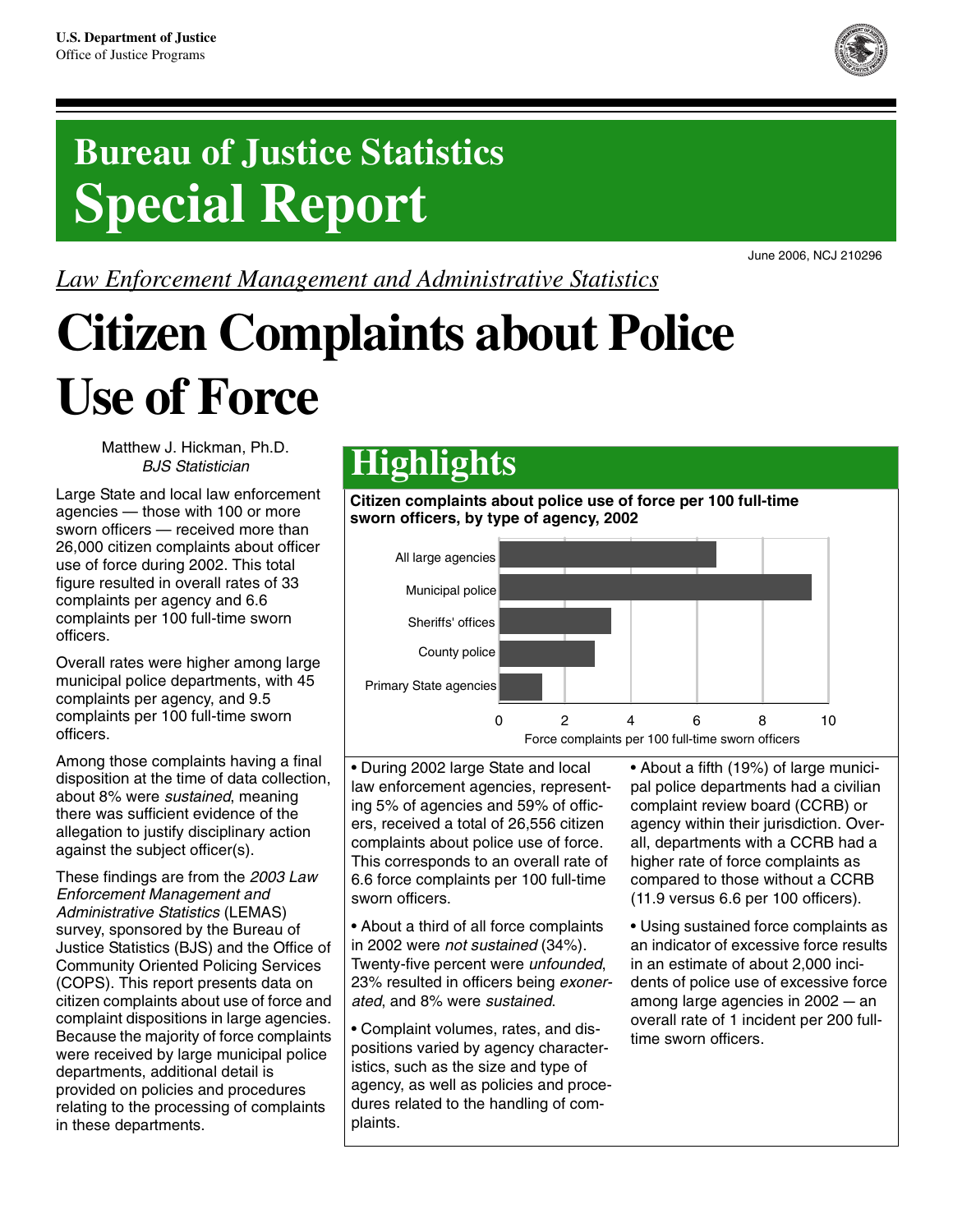#### **Background**

Section 210402 of the Violent Crime Control and Law Enforcement Act of 1994 requires the Attorney General to "acquire data about the use of excessive force by law enforcement officers." Over the past decade, BJS has undertaken several projects to address this requirement.

As an initial step, BJS and the National Institute of Justice (NIJ) held a workshop on police use of force in May 1995. The purpose of the BJS/NIJ workshop was to draw on the expertise of criminal justice researchers and practitioners while discussing the provisions of Section 210402. One result of this workshop was a summary of prior research and data collection on police use of force (see National Data Collection on Police Use of Force, www.ojp.usdoj.gov/bjs/abstract/ ndcopouf.htm.)

BJS subsequently developed the Police Public Contact Survey (PPCS), a supplement to the National Crime Victimization Survey (NCVS). The PPCS, conducted in 1999, 2002, and 2005, asked citizens about their interactions with police officers during the previous 12-months, including incidents involving the use of force by officers (see Contacts between Police and the Public: Findings from the 2002 National Survey, www.ojp.usdoj.gov/ bjs/abstract/cpp02.htm.)

As part of continuing efforts to develop data resources on police use of force, BJS recently expanded its LEMAS survey in order to collect data on formal citizen complaints about officer use of force. The complaints data were collected from agencies employing 100 or more full-time sworn officers as of June, 2003. See the Methodology section on page 7 for greater detail.

Included in this report are 496 municipal police departments, 32 county police departments, 221 sheriffs' offices, and the 49 primary State law enforcement agencies. These 798 agencies comprise about 5% of all general purpose State and local law enforcement agencies, but employ 59% of all full-time sworn officers. Ninety percent of these agencies received one or more citizen

**Table 1. Citizen complaints about police use of force per agency, per 100 fulltime sworn officers, and per 100 full-time sworn officers responding to calls for service, by type of agency, 2002**

|                               |        | Force complaints received by large law enforcement agencies |                                     |                                                                        |  |  |  |  |
|-------------------------------|--------|-------------------------------------------------------------|-------------------------------------|------------------------------------------------------------------------|--|--|--|--|
| Type of agency                | Total  | Per<br>agency                                               | Per 100 full-time<br>sworn officers | Per 100 full-time sworn<br>officers responding to<br>calls for service |  |  |  |  |
| All large agencies            | 26,556 | 33                                                          | 6.6                                 | 10.9                                                                   |  |  |  |  |
| Local agencies                | 25,816 | 35                                                          | 7.5                                 | 12.9                                                                   |  |  |  |  |
| Municipal police              | 22,238 | 45                                                          | 9.5                                 | 15.4                                                                   |  |  |  |  |
| Sheriffs' offices             | 2.815  | 13                                                          | 3.4                                 | 7.1                                                                    |  |  |  |  |
| County police                 | 763    | 24                                                          | 2.9                                 | 4.5                                                                    |  |  |  |  |
| <b>Primary State agencies</b> | 740    | 15                                                          | 1.3                                 | 1.7                                                                    |  |  |  |  |

complaints about police use of force during 2002.

#### **Complaints received**

During 2002 a total of 26,556 citizen complaints about police use of force were received by large law enforcement agencies. This corresponds to overall rates of 6.6 per 100 full-time sworn officers and 10.9 per 100 full-time sworn officers responding to calls for service (table 1).

The majority of force complaints (22,238 or 84% of all complaints) were received by large municipal police departments. Municipal departments also received the greatest number of force complaints on a per officer basis (9.5 per 100) and per officer responding to calls for service (15.4 per 100).

Sheriffs' offices received 2,815 force complaints (11% of all complaints) in 2002, and had rates of 3.4 per 100 fulltime sworn officers and 7.1 per 100 officers responding to calls for service.

County police departments received 763 force complaints (about 3% of all complaints) in 2002, and had corresponding rates of 2.9 per 100 officers and 4.5 per 100 officers responding to calls for service.

The primary State law enforcement agencies received 740 force complaints in 2002 (about 3% of all complaints), and had the lowest rates per officer (1.3 per 100 officers, 1.7 per 100 officers responding to calls for service).

On a per agency basis, municipal police departments received the greatest number of force complaints (45 per agency), followed by county police departments (24 per agency) and the primary State law enforcement agencies (15 per agency). Sheriffs' offices received the least (13 per agency).

Rates of complaint generally increased with agency size. On a per agency basis, rates ranged from 7 per agency among those with less than 250 fulltime sworn, to 214 per agency among those with 1,000 or more officers. On a per officer basis, rates ranged from 4.2 per 100 among agencies with less than 250 officers, to 7.7 per 100 among agencies with 1,000 or more officers.

|               | Force complaints received<br>by large law enforcement<br>agencies |           |            |  |  |  |
|---------------|-------------------------------------------------------------------|-----------|------------|--|--|--|
|               |                                                                   |           | Per 100    |  |  |  |
|               |                                                                   |           | full-time  |  |  |  |
|               |                                                                   | Per 100   | sworn      |  |  |  |
|               |                                                                   | full-time | officers   |  |  |  |
| Full-time     | Per                                                               | sworn     | responding |  |  |  |
| sworn         | agency                                                            | officers  | to calls   |  |  |  |
| Total         | 33                                                                | 6.6       | 10.9       |  |  |  |
| 1,000 or more | 214                                                               | 7.7       | 12.4       |  |  |  |
| 500-999       | 48                                                                | 6.9       | 11.8       |  |  |  |
| 250-499       | 20                                                                | 5.6       | 9.6        |  |  |  |
| 100-249       |                                                                   | 4.2       | 6.7        |  |  |  |

Rates per officer responding to calls for service ranged from 6.7 per 100 among agencies with less than 250 officers, to 12.4 per 100 among agencies with 1,000 or more officers.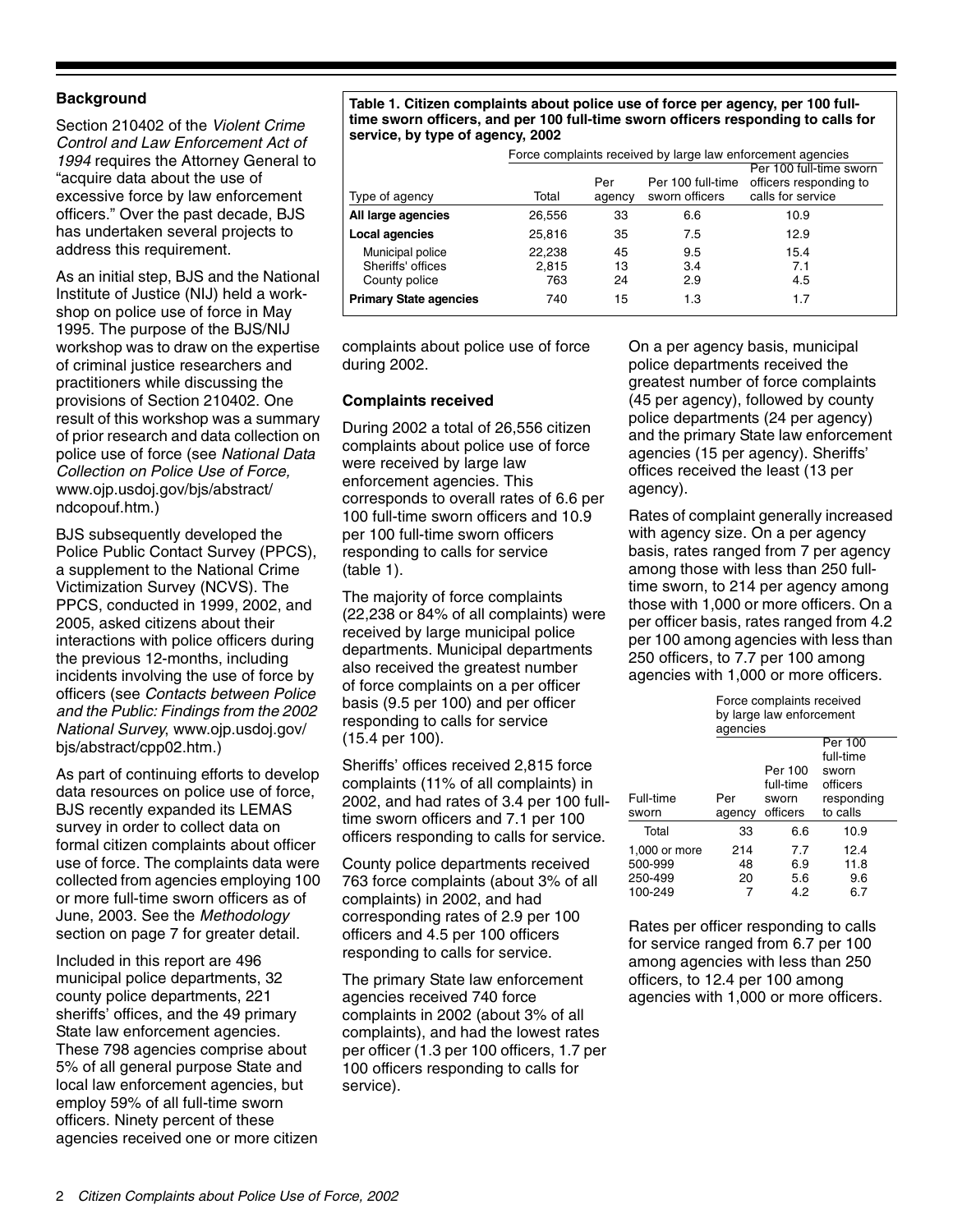#### **Complaint dispositions**

Of the total force complaints received during 2002, 94% had a final disposition at the time of data collection (table 2). The percentage with a disposition varied only slightly by type of agency.

Among force complaints having a final disposition:

• 34% of the complaints were not sustained, meaning there was insufficient evidence to prove the allegation.

• 25% of the complaints were unfounded, meaning that the complaint was not based on facts, or the reported incident did not occur.

• 23% of the complaints resulted in officers being exonerated, meaning that the incident occurred, but the officer's action was deemed lawful and proper.

• 8% of the complaints were *sustained*, meaning there was sufficient evidence to justify disciplinary action against the officer(s).

• 9% of the complaints had some *other* disposition (for example, the complaint was withdrawn).

The most common disposition for force complaints received by municipal police departments was not sustained (37%). A quarter of force complaints in these agencies were unfounded, and in about a fifth (21%) officers were exonerated. Eight percent of force complaints were sustained.

Among county police departments, force complaints most frequently resulted in officers being exonerated (35%). A quarter were not sustained, 17% were unfounded, and 6% were sustained. A larger proportion of complaints in these agencies resulted in some other disposition (17%), as compared to other types of agencies.

About 6 in 10 complaints received by sheriffs' offices resulted in officers being exonerated (32%) or the complaint being unfounded (30%). A fifth of complaints were not sustained. Compared to other types of agencies, sheriffs' offices had the highest proportion of complaints that were sustained (12%).

The percentage of force complaints having a disposition varied slightly by agency size, ranging from 97% among agencies having fewer than 250 officers to 93% among those with 1,000 or more officers (table 3).

Forty-two percent of force complaints received by departments with 1,000 or more officers were not sustained, roughly twice the rate of all other departments. Departments with 1,000 or more officers also had the lowest sustain rate (6%), roughly half that of all other departments.

#### **Table 2. Complaint dispositions in large law enforcement agencies, by type of agency, 2002**

|                                                        |                           | Complaint dispositions  |                |                      |              |                      |  |
|--------------------------------------------------------|---------------------------|-------------------------|----------------|----------------------|--------------|----------------------|--|
| Type of agency                                         | Total with<br>disposition | <b>Not</b><br>sustained |                | Unfounded Exonerated | Sustained    | Other<br>disposition |  |
| All large agencies                                     | 94%                       | 34%                     | 25%            | 23%                  | 8%           | 9%                   |  |
| Local agencies                                         | 94%                       | 35%                     | 26%            | 23%                  | 8%           | 9%                   |  |
| Municipal police<br>Sheriffs' offices<br>County police | 94<br>95<br>93            | 37<br>20<br>25          | 25<br>30<br>17 | 21<br>32<br>35       | 8<br>12<br>6 | 9<br>6<br>17         |  |
| <b>Primary State agencies</b>                          | 95%                       | 16%                     | 19%            | 52%                  | 9%           | 4%                   |  |

#### **Table 3. Complaint dispositions in large law enforcement agencies, by number of full-time sworn officers, 2002**

|                                                |                           | Complaint dispositions  |                       |                       |                      |                      |  |
|------------------------------------------------|---------------------------|-------------------------|-----------------------|-----------------------|----------------------|----------------------|--|
| Full-time sworn                                | Total with<br>disposition | <b>Not</b><br>sustained |                       | Unfounded Exonerated  | Sustained            | Other<br>disposition |  |
| Total                                          | 94%                       | 34%                     | 25%                   | 23%                   | 8%                   | 9%                   |  |
| 1.000 or more<br>500-999<br>250-499<br>100-249 | 93%<br>96<br>95<br>97     | 42%<br>21<br>19<br>22   | 23%<br>26<br>33<br>31 | 19%<br>28<br>29<br>34 | 6%<br>14<br>12<br>10 | 10%<br>12<br>6<br>3  |  |

#### **Complaints about police use of force in England and Wales**

How do police in the United States compare to those in other countries with regard to citizen complaints about use of force? Although comparative international data on police use of force and citizen complaints are scarce, one possible comparison is with the police in England and Wales. The Research Development and Statistics (RDS) Directorate of the British Home Office reports annually on police complaints and discipline.

During the 12-month period ending March, 2003, the police in England and Wales received a total of 6,154 complaints alleging assault by officers. This results in an overall rate of 4.6 complaints of assault per 100 FTE officers.\* If other "oppressive behavior" is included (oppressive conduct or harassment, and unlawful or unneccesary arrest or detention), the total number of complaints was 9,584, resulting in an overall rate of 7.2 complaints of oppressive behavior per 100 FTE officers.

To the extent that the LEMAS data on citizen complaints about police use of force in the United States are comparable in substance to citizen complaints about police assaults and other oppressive behavior in England and Wales, the overall rates of complaint per 100 officers in both countries are similar (7.5 force complaints per 100 officers in large U.S. local agencies, versus 7.2 oppressive behavior complaints per 100 officers in England and Wales).

\*Police strength based on total FTE's in the 43 police forces at March 31, 2003 (132,509 FTE's), as published in Police Service Strength, Home Office, October 2003. Complaints data represent the total number of complaints received, and may include multiple complaints arising from individual complaints cases (see Police Complaints and Discipline, Home Office, February 2004).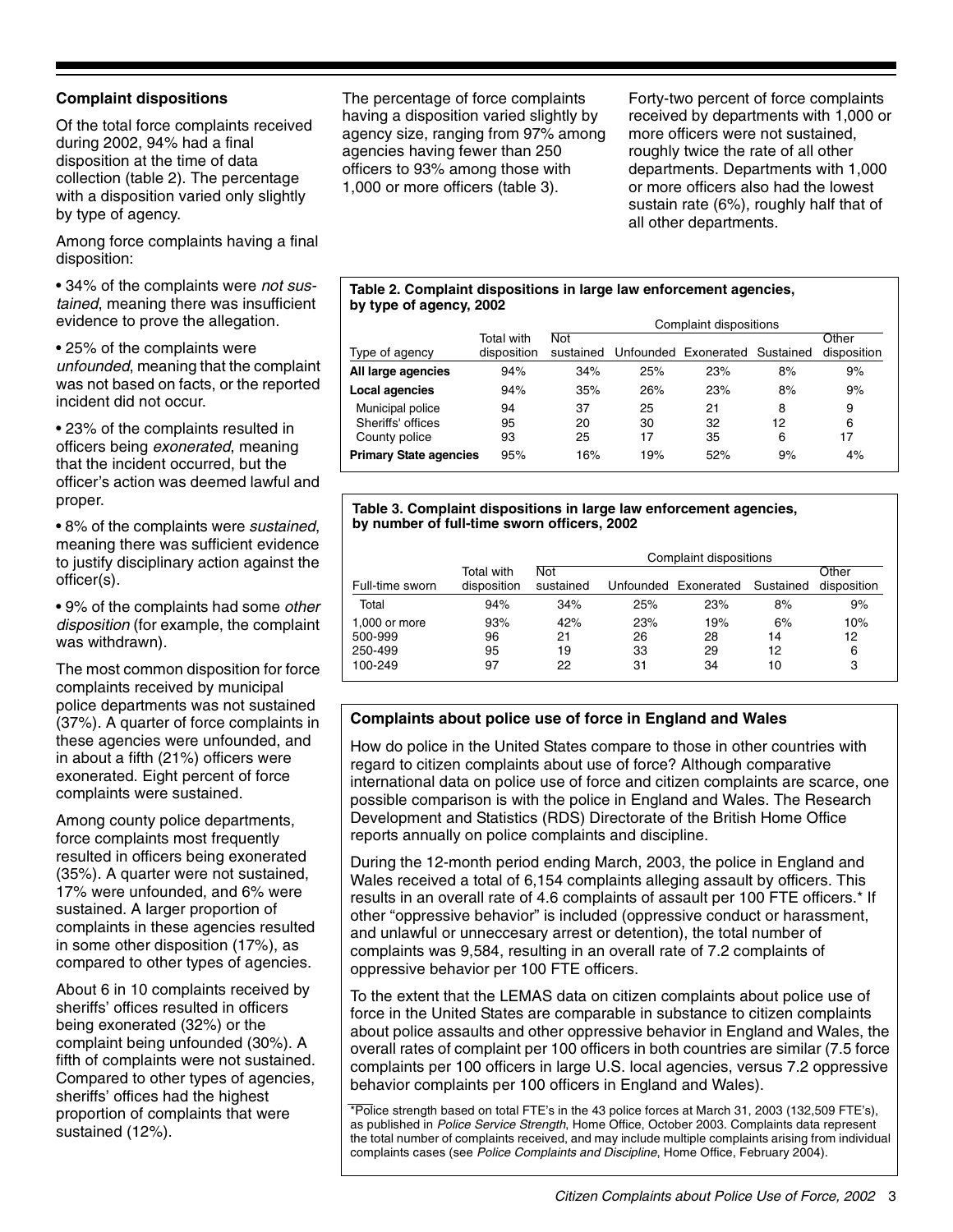#### **Table 4. Force complaints received by large municipal police departments, by number of full-time sworn officers, 2002**

|                 |             |            |               | Per 100 respond- |            |
|-----------------|-------------|------------|---------------|------------------|------------|
|                 | Total force |            | Per 100 full- | ing to calls for | Per 10,000 |
| Full-time sworn | complaints  | Per agency | time sworn    | service          | population |
| Total           | 22.238      | 45         | 9.5           | 15.4             | 2.38       |
| 1,000 or more   | 14,838      | 380        | 11.3          | 19.1             | 3.64       |
| 500-999         | 2,594       | 79         | 11.3          | 18.0             | 2.49       |
| 250-499         | 2,430       | 27         | 7.8           | 12.2             | 1.66       |
| 100-249         | 2,376       |            | 4.7           | 7.4              | 0.86       |

#### **Table 5. Complaint dispositions in large municipal police departments, by number of full-time sworn officers, 2002**

|                 |                           | Complaint dispositions                       |     |     |    |                      |  |
|-----------------|---------------------------|----------------------------------------------|-----|-----|----|----------------------|--|
| Full-time sworn | Total with<br>disposition | Not sustained Unfounded Exonerated Sustained |     |     |    | Other<br>disposition |  |
| Total           | 94%                       | 37%                                          | 25% | 21% | 8% | 9%                   |  |
| 1,000 or more   | 93%                       | 45%                                          | 23% | 17% | 6% | 10%                  |  |
| 500-999         | 95                        | 20                                           | 31  | 25  | 15 | 10                   |  |
| 250-499         | 94                        | 20                                           | 28  | 30  | 13 | 9                    |  |
| 100-249         | 97                        | 23                                           | 32  | 33  | 9  | 3                    |  |

#### **Municipal police departments**

#### Complaints received

During 2002 a total of 22,238 citizen complaints about police use of force were received by large municipal police departments (table 4). Rates generally increased by size of department, ranging from 7 per agency among those with fewer than 250 officers, to 380 per agency among those with 1,000 or more officers.

On a per officer basis, rates ranged from 4.7 to 11.3 per 100 officers, and from 7.4 to 19.1 per 100 officers responding to calls for service. By population, rates ranged from 0.86 to 3.64 per 10,000 residents.

#### Complaint dispositions

Ninety-four percent of force complaints received by municipal departments during 2002 had a final disposition at the time of data collection (table 5). The percentage with a disposition ranged from 97% among those with fewer than 250 officers, to 93% among those with 1,000 or more officers.

The overall distribution of complaint dispositions among municipal police departments was similar to all large State and local agencies.

#### Civilian Complaint Review Boards

In 2003, 19% of large municipal police departments had a civilian complaint review board (CCRB) or agency within their jurisdiction that was empowered to review use of force complaints against officers. About 1 in 4 of these CCRBs had independent investigative authority with subpoena powers.

Among all agencies having a CCRB in their jurisdiction, the overall rate of citizen force complaints was higher than those not having a CCRB (158 per agency versus 18 per agency) as were the rates of complaint per 100 officers (11.9 versus 6.6), per 100 officers responding to calls for service (19.6 versus 10.6), and per 10,000 residents (3.70 versus 1.35) (table 6).

The overall percentage of complaints sustained was lower in jurisdictions having a CCRB (6% versus 11%) (table 7). These jurisdictions were also less likely to find complaints to be unfounded (23% versus 31%) or exonerate officers (18% versus 26%), and more likely to find complaints not sustained (42% versus 25%).

#### **Limitations of complaints data**

Citizen complaints data must be interpreted with caution. Differences in how agencies receive, process, and record complaints can account for differences in the volume and rate of complaints across agencies. Likewise, the citizen's decision whether to file a complaint may be influenced by both citizen and agency characteristics, and other factors.

The data presented in this report represent the number of officially recorded citizen complaints reported to BJS by large State and local law enforcement agencies. Administrative factors, including the overall quality of agency records as well as specific policies and procedures related to complaint processing, may vary across departments. In addition, the categories and definitions of complaint dispositions used in LEMAS may not be used by all agencies. Some agencies may record multiple dispositions, or other unique outcomes.

Force complaints represent a subset of all force events. That is, not all force events result in citizens filing formal complaints. How often do citizens actually complain? Estimates from the 2002 Police-Public Contact Survey indicated that although 75% of citizens experiencing force thought the level of force used was excessive, about 10% filed a complaint with the agency employing the officer(s). About 1% filed a complaint with a CCRB.

Finally, the meaning of a complaint rate is not entirely clear: a low force complaint rate could mean that police are performing well or that the complaint process is inaccessible; likewise, a high force complaint rate could mean that officers use force often or that the complaint process is more accessible.

For greater detail on issues related to complaints data and processes, see Police Accountability: The Role of Citizen Oversight by Samuel Walker, Wadsworth Publishing, 2001.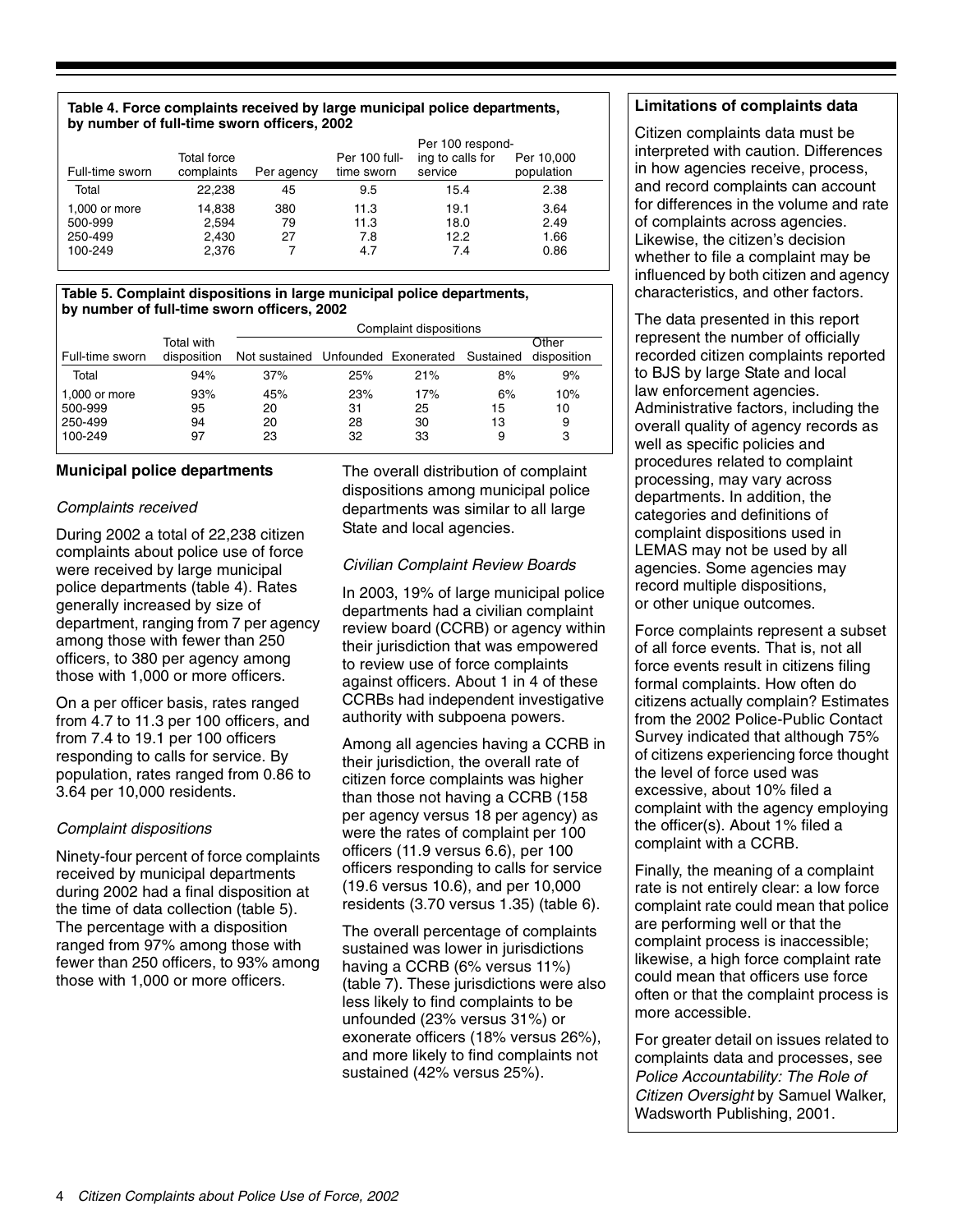#### Internal affairs unit

In 2003, 82% of large municipal police departments had an internal affairs or equivalent special unit staffed with fulltime personnel. Among all agencies having an internal affairs unit, the overall rate of citizen force complaints was higher than those not having a unit (54 per agency versus 5 per agency), as were the rates of complaint per 100 officers (9.8 versus 3.7), per 100 officers responding to calls (16.0 versus 5.5), and per 10,000 residents (2.51 versus 0.68).

Overall, force complaints received by agencies having an internal affairs unit were more than twice as likely to be found not sustained than in agencies not having an internal affairs unit (37% versus 16%). Force complaints in agencies not having an internal affairs unit were more likely to result in officers being exonerated (47% versus 20%). The sustain rate was roughly equivalent in both types of agencies.

#### Personnel monitoring systems

As of 2003, 33% of large municipal police departments had a currently operational, computer-based personnel performance monitoring and/or assessment system (such as an early warning or early intervention system) for monitoring or responding to officer behavior patterns before they become problematic. Among all agencies having personnel monitoring systems, the overall rate of force complaints was higher on a per agency basis (69 per agency versus 33 per agency), but rates on a per officer and per resident basis were slightly lower.

#### **Table 6. Citizen complaints about police use of force in large municipal police departments, by selected agency administrative characteristics, 2002**

|                                        | Force complaints received |                             |                                          |                          |  |  |
|----------------------------------------|---------------------------|-----------------------------|------------------------------------------|--------------------------|--|--|
|                                        | Per 100 full-time         |                             |                                          |                          |  |  |
|                                        | Per agency                | Per 100 full-<br>time sworn | sworn responding<br>to calls for service | Per 10,000<br>population |  |  |
| Total                                  | 45                        | 9.5                         | 15.4                                     | 2.38                     |  |  |
| <b>Civilian Complaint Review Board</b> |                           |                             |                                          |                          |  |  |
| Jurisdictions with CCRB                | 158                       | 11.9                        | 19.6                                     | 3.70                     |  |  |
| Jurisdictions without CCRB             | 18                        | 6.6                         | 10.6                                     | 1.35                     |  |  |
| Internal affairs capacity              |                           |                             |                                          |                          |  |  |
| Specialized unit                       | 54                        | 9.8                         | 16.0                                     | 2.51                     |  |  |
| No specialized unit                    | 5                         | 3.7                         | 5.5                                      | 0.68                     |  |  |
| Personnel monitoring system            |                           |                             |                                          |                          |  |  |
| Jurisdictions with system              | 69                        | 9.0                         | 14.6                                     | 2.33                     |  |  |
| Jurisdictions without system           | 33                        | 10.1                        | 16.5                                     | 2.45                     |  |  |
| Policy requiring external              |                           |                             |                                          |                          |  |  |
| investigation                          |                           |                             |                                          |                          |  |  |
| Jurisdictions with policy              | 67                        | 10.0                        | 16.3                                     | 2.80                     |  |  |
| Jurisdictions without policy           | 21                        | 8.0                         | 13.0                                     | 1.55                     |  |  |
| <b>Right to administrative appeal</b>  |                           |                             |                                          |                          |  |  |
| Citizen may appeal                     | 29                        | 8.8                         | 14.3                                     | 1.96                     |  |  |
| Citizen may not appeal                 | 54                        | 9.7                         | 15.8                                     | 2.56                     |  |  |
| <b>Collective bargaining</b>           |                           |                             |                                          |                          |  |  |
| Authorized for officers                | 53                        | 9.9                         | 16.4                                     | 2.58                     |  |  |
| Not authorized for officers            | 23                        | 7.3                         | 11.3                                     | 1.60                     |  |  |

#### **Table 7. Complaint dispositions in large municipal police departments, by selected agency administrative characteristics, 2002**

|                                                                                                         | Complaint dispositions                |                         |                |                 |                |                           |
|---------------------------------------------------------------------------------------------------------|---------------------------------------|-------------------------|----------------|-----------------|----------------|---------------------------|
|                                                                                                         | <b>Total with</b><br>disposi-<br>tion | <b>Not</b><br>sustained | Un-<br>founded | Exon-<br>erated | Sus-<br>tained | Other<br>dispo-<br>sition |
| Total                                                                                                   | 94%                                   | 37%                     | 25%            | 21%             | 8%             | 9%                        |
| <b>Civilian Complaint Review Board</b><br>Jurisdictions with CCRB<br>Jurisdictions without CCRB         | 93%<br>95                             | 42%<br>25               | 23%<br>31      | 18%<br>26       | 6%<br>11       | 10%<br>7                  |
| Internal affairs capacity<br>Specialized unit<br>No specialized unit                                    | 94%<br>99                             | 37%<br>16               | 25%<br>28      | 20%<br>47       | 8%<br>9        | 9%<br>1                   |
| Personnel monitoring system<br>Jurisdictions with system<br>Jurisdictions without system                | 95%<br>93                             | 30%<br>44               | 28%<br>22      | 23%<br>18       | 8%<br>8        | 11%<br>8                  |
| Policy requiring external<br>investigation<br>Jurisdictions with policy<br>Jurisdictions without policy | 93%<br>97                             | 39%<br>28               | 25%<br>27      | 20%<br>24       | 7%<br>12       | 9%<br>9                   |
| <b>Right to administrative appeal</b><br>Citizen may appeal<br>Citizen may not appeal                   | 97%<br>93                             | 33%<br>38               | 21%<br>27      | 24%<br>20       | 14%<br>6       | 8%<br>10                  |
| <b>Collective bargaining</b><br>Authorized for officers<br>Not authorized for officers                  | 94%<br>95                             | 39%<br>24               | 25%<br>30      | 20%<br>26       | 7%<br>15       | 10%<br>6                  |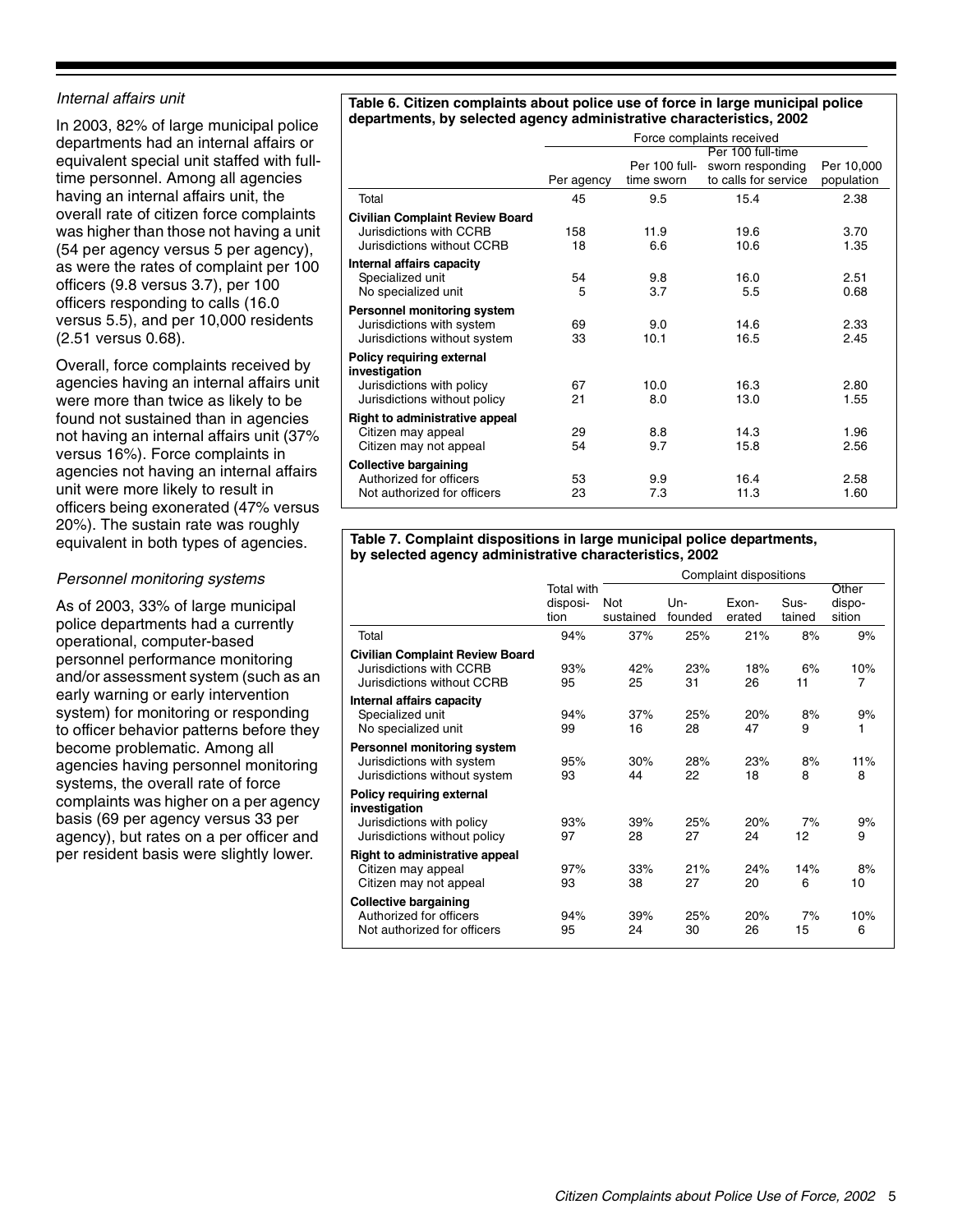#### External investigation

In 2003, 53% of large municipal police departments had a written policy requiring that citizen complaints about inappropriate use of force receive separate investigation outside the chain of command where the accused officer is assigned. Among all agencies having such a policy, the overall rate of force complaints was higher (67 per agency versus 21 per agency), as were rates per 100 officers (10.0 versus 8.0), per 100 officers responding to calls (16.3 versus 13.0), and per 10,000 residents (2.80 versus 1.55).

#### Administrative appeal

In 2003, 37% of large municipal police departments provided citizens the right to administrative appeal in cases involving inappropriate use of force. Among all agencies allowing citizen appeal, the overall rate of force complaints was lower than those not allowing citizen appeal (29 per agency versus 54 per agency). Rates per 100 officers (8.8 versus 9.7), per 100 officers responding to calls (14.3 versus 15.8), and per 10,000 residents (1.96 versus 2.56) were also slightly lower among these agencies.

The overall sustain rate for force complaints was more than twice as high in agencies where citizens had the right to administrative appeal (14% versus 6%).

#### **Police use of excessive force**

What can this report tell us about excessive force? Discussions about police use of force require careful attention to definitions. The terms use of excessive force and excessive use of force are often used interchangeably when in fact they have different meanings. Use of excessive force refers to incidents where police apply too much force, while excessive use of force refers to police applying force legally in too many incidents (see National Data Collection on Police Use of Force, www.ojp.usdoj.gov/bjs/abstract/ ndcopouf.htm.)

Sustained force complaints from the LEMAS survey can serve as an estimate of the incidence of police use of excessive force, with limitations noted earlier in this report (see box on page 4). The International Association of Chiefs of Police (IACP) has defined sustained force complaints as incidents of excessive force (see Police Use of Force in America, 2001, IACP). This definition is reasonable since a sustained complaint indicates there was sufficient evidence of the allegation for the agency to justify

disciplinary action against the subject officer(s).

A total of 2,036 citizen complaints received by large agencies in 2002 were sustained, and may indicate incidents of police use of excessive force. On a per officer basis, this results in 1 incident per 200 full-time sworn officers overall, and nearly 1 per 100 officers responding to calls for service.

|               | Sustained force complaints in  |       |                      |  |  |  |
|---------------|--------------------------------|-------|----------------------|--|--|--|
|               | large law enforcement agencies |       |                      |  |  |  |
|               |                                |       | Per 100 Per 100      |  |  |  |
| Full-time     |                                |       | full-time responding |  |  |  |
| sworn         | Total                          | sworn | to calls             |  |  |  |
| Total         | 2.036                          | 0.5   | 0.8                  |  |  |  |
| 1,000 or more | 876                            | 0.4   | 0.7                  |  |  |  |
| 500-999       | 469                            | 0.9   | 1.6                  |  |  |  |
| 250-499       | 408                            | 0.7   | 1.1                  |  |  |  |
| 100-249       | 283                            | 0.4   | 0.6                  |  |  |  |

Municipal police departments accounted for 1,625 (or 80%) of the total incidents, with slightly higher overall rates on a per officer basis (0.7 per 100 full-time sworn officers, and 1.1 per 100 responding to calls for service).

#### Collective bargaining

In 2003 about three-quarters (73%) of large municipal police departments authorized collective bargaining for sworn personnel. Collective bargaining agreements often cover disciplinary processes and, in some instances, the handling or processing of citizen complaints. Among all agencies authorizing collective bargaining, the rate of force complaints was higher than those not authorizing collective bargaining (53 per agency versus 23 per agency), as were the rates per 100 officers (9.9 versus 7.3), per 100 officers responding to calls (16.4 versus 11.3), and per 10,000 residents (2.58 versus 1.60).

Overall, the sustain rate in agencies authorizing collective bargaining for officers (7%) was about half that in agencies not authorizing collective bargaining (15%). Complaints in these jurisdictions were more likely to be found not sustained (39% versus 24%).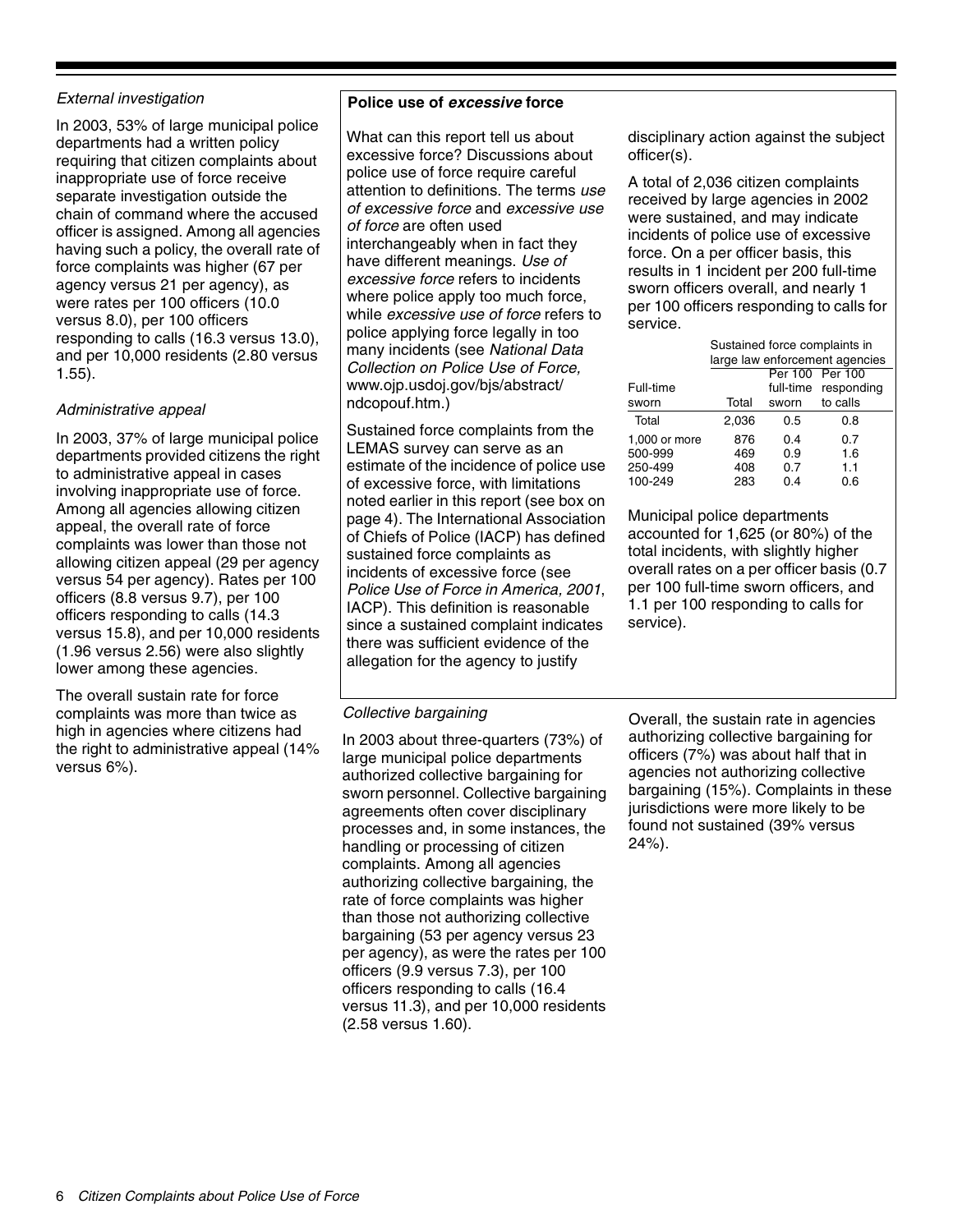#### **Methodology**

The Law Enforcement Management and Administrative Statistics (LEMAS) survey collects data from a nationally representative sample of publicly funded State and local law enforcement agencies in the United States. LEMAS surveys have been conducted in 1987, 1990, 1993, 1997, 1999 (limited scope), 2000, and 2003.

The 2003 LEMAS survey was the first to collect data on the number and dispositions of citizen complaints about police use of force. The items were included on surveys sent to all agencies with 100 or more full-time sworn officers.

This report presents data from the 2003 LEMAS survey for large general purpose State and local law enforcement agencies, defined as those employing 100 or more full-time sworn officers, with 40 or more officers assigned to respond to calls for service. A total of 798 agencies met these criteria, including 496 municipal police departments, 32 county police departments, 221 sheriffs' offices, and the 49 primary State law enforcement agencies. For purposes of this report, a large tribal police department was treated as a municipal police department.

Some agencies did not report complaints data. Total complaints data were imputed for 92 (11.5%) of the 798 large general purpose agencies. This included 42 (8.5%) municipal police departments, 41 (18.6%) sheriffs' offices, and 9 (18.4%) of the primary State law enforcement agencies. By agency size, this included 7 agencies with 1,000 or more officers (9.1%), 10 agencies with 500-999 officers (13.5%), 19 agencies with 250-499 officers (10.7%), and 56 agencies with 100-249 officers (11.9%). Overall, 1,369 complaints were imputed, or 5.2% of the total complaints for large general purpose agencies.

Imputation cells were based on agency type, size, and population served, following procedures developed by the U.S. Census Bureau for previous LEMAS surveys. Ratio imputation based on the number of full-time sworn officers was used to impute total complaints data. The ratio of complaints per officer was calculated in each imputation cell. Within cells, the median ratio was multiplied by the number of officers in non-responding agencies to produce the imputed value. Imputations for complaint disposition data were based on the median percentage within imputation cells.

Additional data for large general purpose State and local law enforcement agencies can be found in the BJS report, Law Enforcement Management and Administrative Statistics, 2003: Data for Individual State and Local Agencies with 100 or More Officers, forthcoming.

Additional detail on LEMAS survey methodology can be found in the BJS reports, Local Police Departments, 2003, www.ojp.usdoj.gov/bjs/abstract/ lpd03.htm and Sheriffs' Offices, 2003, www.ojp.usdoj.gov/bjs/abstract/ s03.htm.